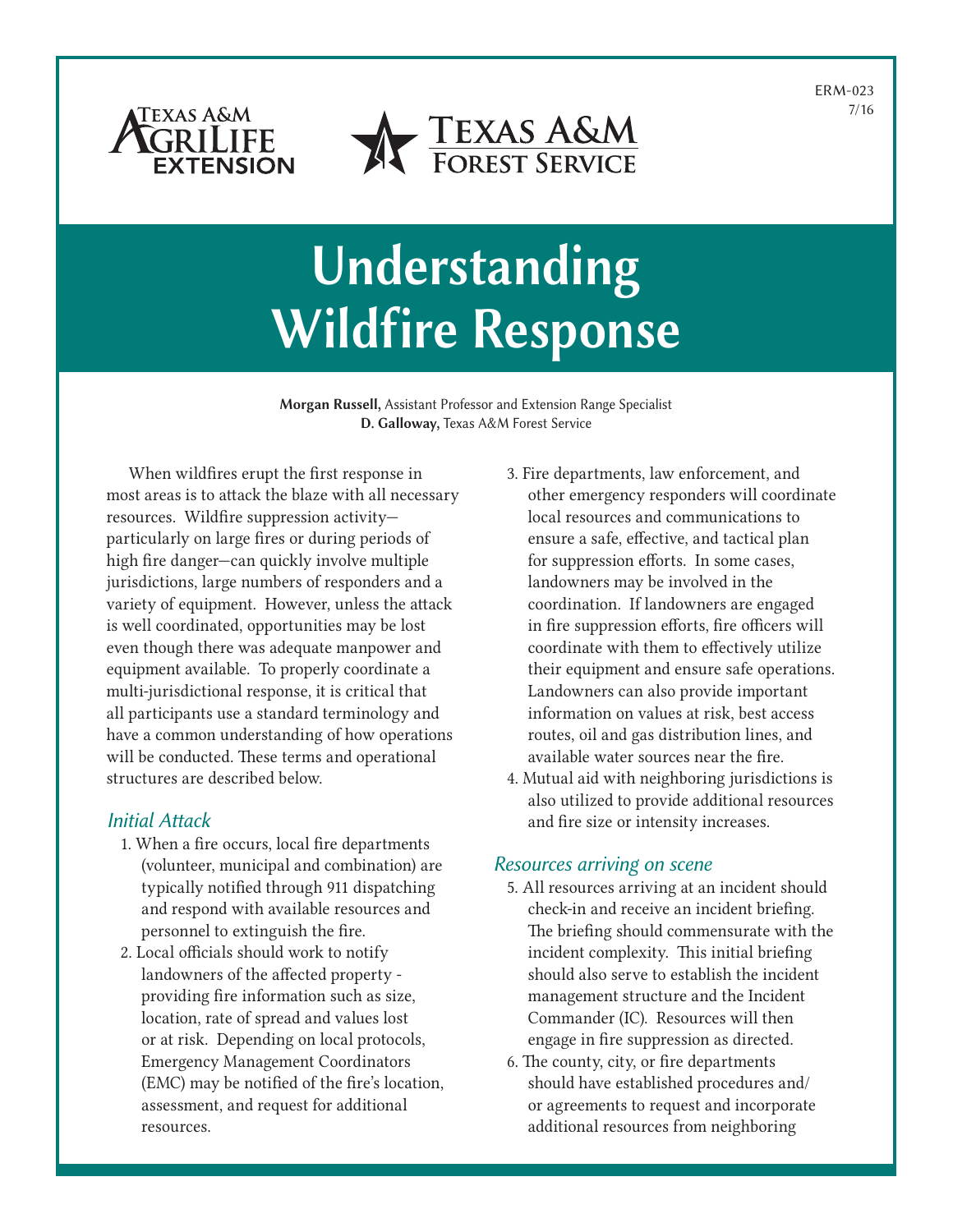jurisdictions, also known as mutual aid. The request for additional resources should be made by the IC and will typically flow back to the 911/county dispatch. As the incident expands, the IC can involve local authorities such as the fire marshal, sheriff, or other designee to provide communications for landowners or others affected by the fire.

## *Incident Command System (ICS) expansion involving multi-jurisdictional resources*

- 7. If the fire activity exceeds local fire suppression resources and/or directly threatens human life or structures, the Texas A&M Forest Service (TFS) may be requested by the IC through the county EMC or county judge. This would typically be formalized through the disaster district coordinator (DPS Highway Patrol) or Texas Department of Emergency Management district coordinator using a State of Texas Resource (STAR) request. Issuing the request for State of Texas resources may be made via WebEOC, hard copy fax, or email through the Texas Department of Public Safety District Disaster Committee (DDC). The primary DDC contact for the local IC will be the TDEM District Coordinator. TFS (and resources operating under their control) have statutory authority (Texas Code 88.102 and 88.104) for wildfire suppression and entry onto private property in the performance of these duties.
- 8. The local IC will remain in command until TFS resources arrive on scene. Upon arrival, TFS should coordinate with the local jurisdiction and authorities (ex. County Judge, EMC, Sheriff, Fire Chief, etc.). If the TFS becomes actively involved in suppression activity, local IC authority may be transitioned to TFS. However, it is preferred that Unified Command (UC) be established with local authorities.
- 9. Unified Command (UC) unfolds when ICS involves multiple jurisdictions or agencies. Unified Command enables institutions and agencies with different legal, geographic,

and functional responsibilities to coordinate, plan, and interact effectively.

## *County judge's Delegation of Authority/ Letter of Expectations to Texas A&M Forest Service*

10. On very large or complex wildfires the County Judge may sign a Delegation of Authority or Letter of Expectations with the TFS that outlines the expectations from the local authority as resources transition to UC.

### *Transition of Incident Command*

11. Any transitions in command (between individual IC's, jurisdictions, or to UC) will be clearly announced and communicated as they occur. When possible these transitions may be coordinated with shift-changes (operational periods) to reduce overall confusion of resources.

### *Unified Command (UC)*

- 12.Typically during multi-jurisdictional incidents, UC is established by the entities with jurisdictional authority. In a UC structure, IC's designated by the jurisdictional authorities jointly determine objectives, plans, and priorities, and work together to execute them. The types and number of jurisdictional authorities involved may vary depending on the location, nature and size of the incident. For wildfires, UC may involve the TFS, local Fire Chief, Mayor, EMC and/or County Judge. ICs within the UC make joint decisions and speak with one voice, to organize responders into a unified team. UC should involve an integrated General Staff, such as a single Operations Section Chief to oversee tactical operations.
- 13.An Incident Action Plan (IAP) is developed for each operational period (typically every 24 hours) and published prior to the beginning of the operational period. The IAP is a key document that outlines objectives, assignments and tactical operations. The IAP is developed through the Incident Planning Process (Figure 2) and incorporates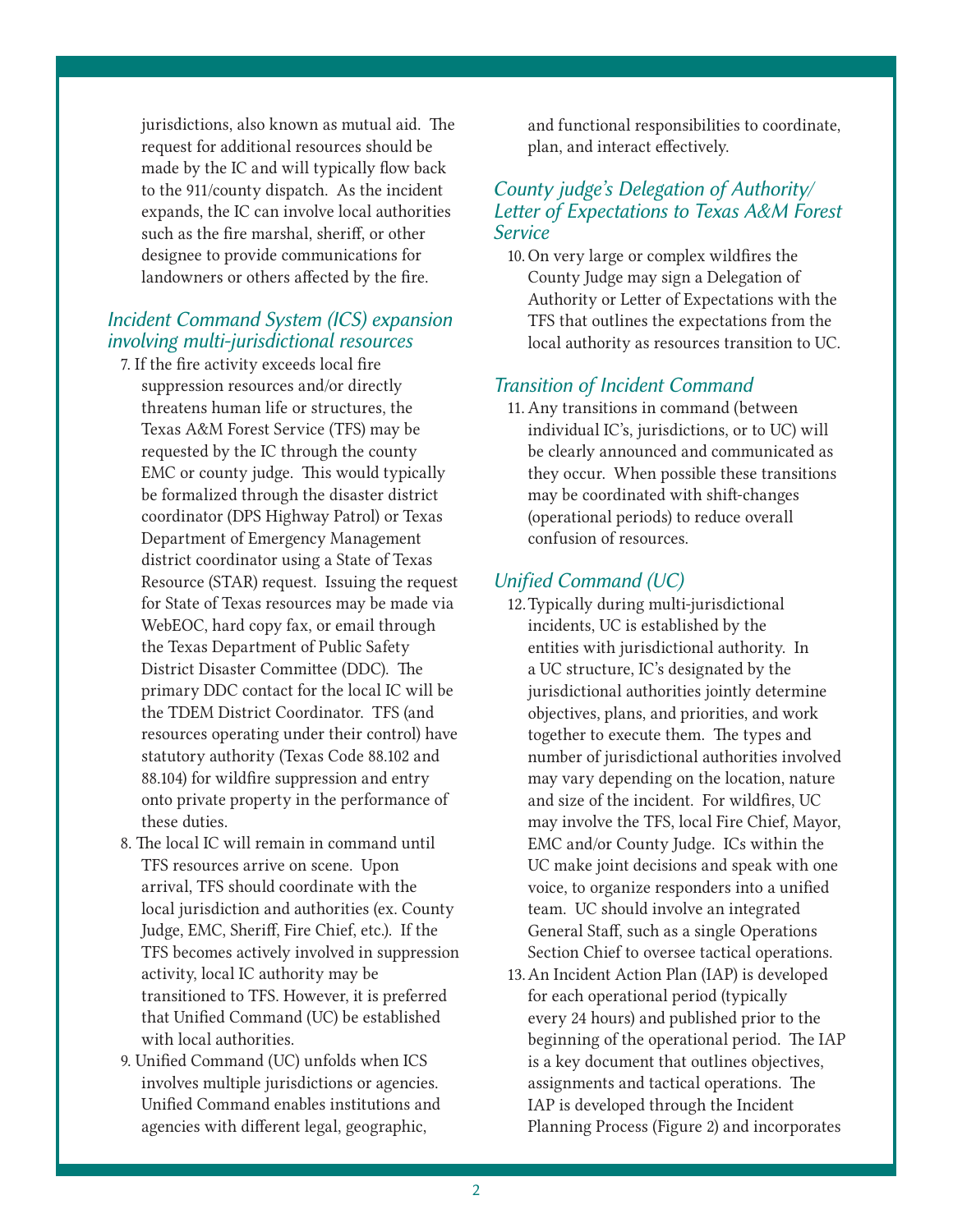the objectives, plans and priorities as developed by the UC organization.

14.All responders should operate within the UC structure and in accordance with the IAP to safely achieve the objectives set by UC.

## *Landowner Liaison Capability within Unified Command*

15.During large fire incidents TFS may activate Landowner Liaisons through existing agreements with Texas A&M AgriLife Extension Service, Texas Sheep and Goat Raisers Association, and Texas Southwestern Cattle Raisers Association. These cooperators have agreed to provide trained landowner liaisons to participate in the IC planning process. They enhance communication between landowners and the UC by providing information regarding the situation, and landowner priorities, values, and concerns.

### *After Action Review*

- 16. Following a wildfire, responders should conduct an after action review (AAR). The AAR is an opportunity for responders to review the incident, discuss operations, and identify possible improvements for future responses.
- 17. During large wildfires that affect multiple landowners and communities, numerous public meetings should be scheduled throughout the incident to inform residents. These should include question and answer periods that allow residents to gather information and express concerns.

## Prevention, Mitigation and Preparedness

The items listed above describe wildfire suppression operations when wildfires occur. However, many of the most effective measures you can take need to take place before a wildfire starts.

#### *Recommendations include:*

- Landowners should establish defensible space around their homes and structures and have a personal evacuation plan. Home protection and other safety measures can be found online at: http:// texasforestservice.tamu.edu/Protect\_Your\_ Home/
- Local responders should have up-to-date contact lists for emergency officials, land managers and agency personnel as well as established mutual aid agreements and protocols
- All responders should be familiar with the Incident Command System and the national framework of incident management, including Unified Command
- Everyone (including firefighters, local decision makers and the public) should stay informed and base their decisions on current weather, fire danger, fire behavior and spread
- Unified operations, coordination of response activities and efficient communication are critical to effective and safe wildfire suppression operations

### Nomenclature

AAR - After action review DDC - Department of Public Safety district disaster committee EMC - Emergency management coordinators IAP - Incident action plan IC - Incident commander ICS - Incident command system STAR - State of Texas resource request TFS - Texas Forest Service UC - Unified command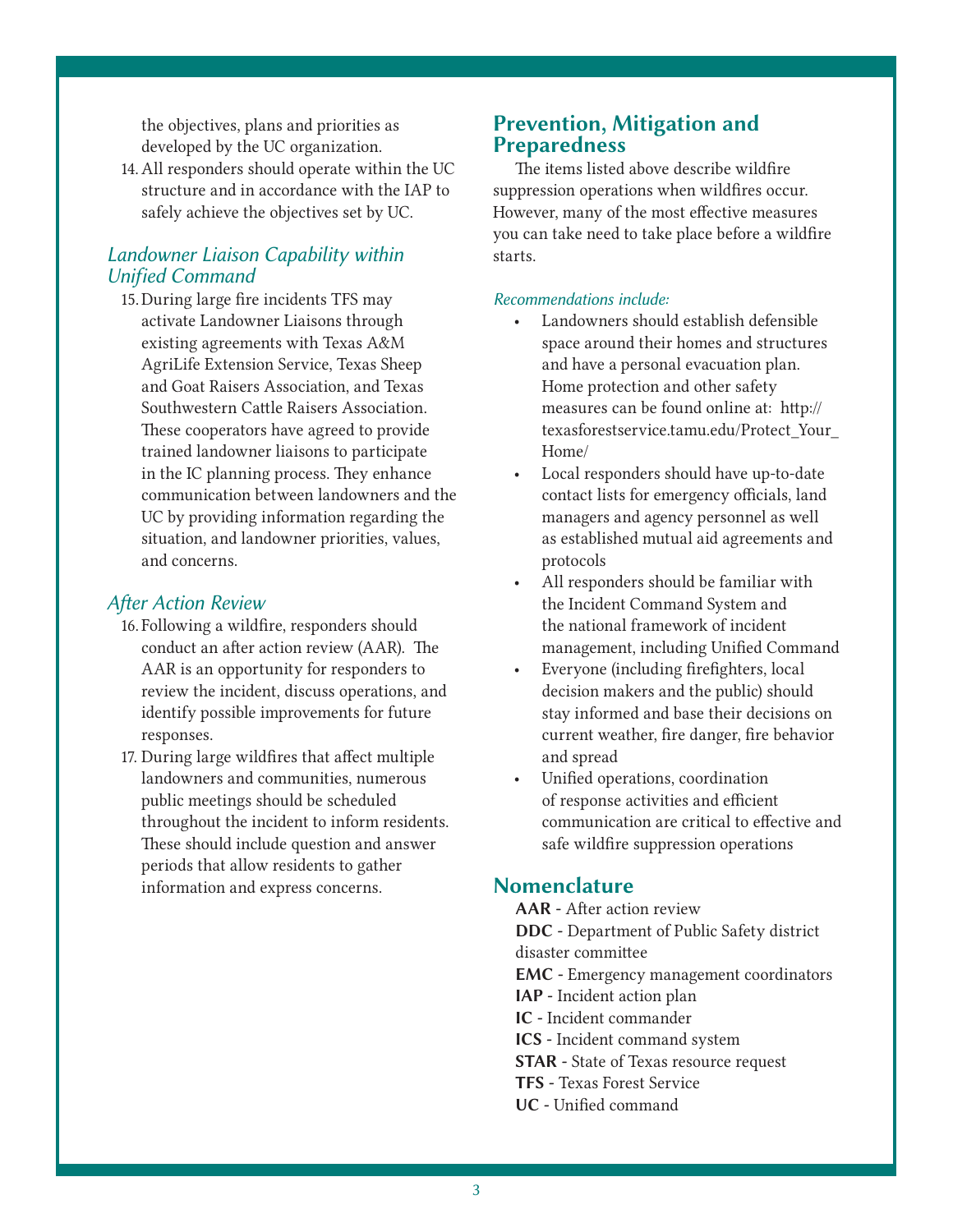

Figure 1. A breakdown of the Unified Command (UC) structure involving different sections responsible for operations, planning, logistics, and finance/admin responsibilities on a wildfire.